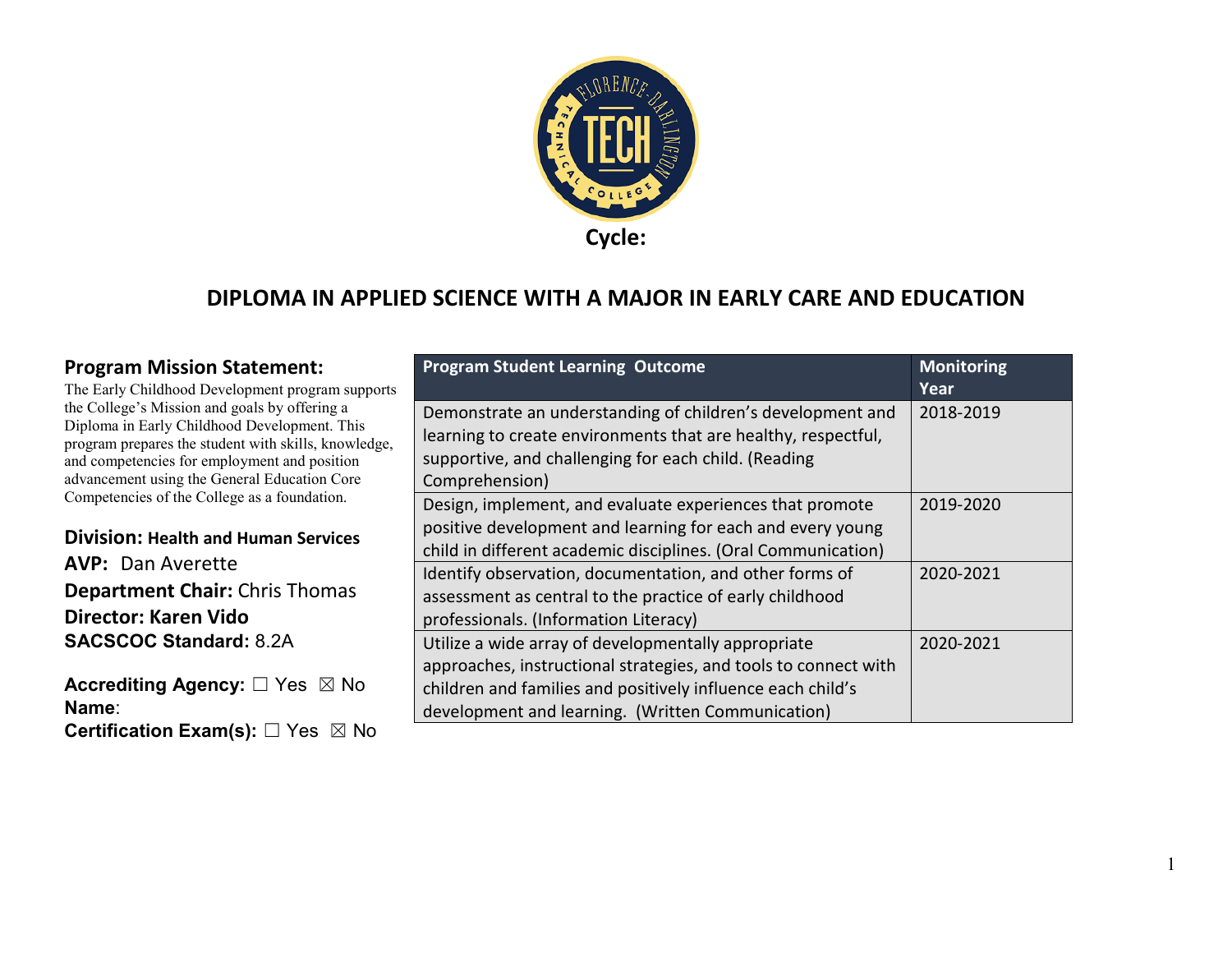|                                                                                                                                                                                                                              |                                                                                      |                                                                                                          | STUDENT LEARNING OUTCOMES FOR DAS.ECD 2016-2017                             |                                                                                               |                                                                                                                                                                                                                                                                          |                                                                                                                                                                 |
|------------------------------------------------------------------------------------------------------------------------------------------------------------------------------------------------------------------------------|--------------------------------------------------------------------------------------|----------------------------------------------------------------------------------------------------------|-----------------------------------------------------------------------------|-----------------------------------------------------------------------------------------------|--------------------------------------------------------------------------------------------------------------------------------------------------------------------------------------------------------------------------------------------------------------------------|-----------------------------------------------------------------------------------------------------------------------------------------------------------------|
| A. Program<br><b>Student Learning</b><br><b>Outcomes</b>                                                                                                                                                                     | <b>B.</b> What<br>courses<br>are                                                     | C. Methods for<br><b>Outcomes</b><br><b>Assessment</b>                                                   | <b>D. Expected Level</b><br>of Program<br>Performance                       | <b>E. Data Collection</b>                                                                     | <b>F. Results</b>                                                                                                                                                                                                                                                        | <b>G. Plan For Improvement</b>                                                                                                                                  |
|                                                                                                                                                                                                                              | <b>PSLOs</b><br><b>Assessed</b>                                                      |                                                                                                          |                                                                             |                                                                                               |                                                                                                                                                                                                                                                                          |                                                                                                                                                                 |
| What should the<br>graduates of your<br>program be able to<br>do?                                                                                                                                                            | Where do<br>you see<br>evidence<br>that the<br>student<br>can do<br>these<br>things? | How does your<br>program evaluate<br>student/graduate<br>skills/abilities?                               | What is the expected<br>level of student<br>performance for the<br>program? | When will you collect<br>the data needed to<br>evaluate the<br>performance of the<br>program? | What are the<br>results of the<br>evaluation?<br><b>NOTE: include</b><br>student ratio with<br>all results.                                                                                                                                                              | How will you use this information<br>to improve the program?                                                                                                    |
| Reading<br>Comprehension:<br>Demonstrate an<br>understanding of<br>children's<br>development and<br>learning to create<br>environments that are<br>healthy, respectful,<br>supportive, and<br>challenging for each<br>child. | <b>ECD 101</b>                                                                       | Students will take<br>the Unit 1 test<br>based on lectures,<br>in class<br>assignments, and<br>readings. | 70% of students in the<br>course will score 70%<br>or higher.               | <b>Fall 2018</b><br>Spring 2019                                                               | In a sampling of<br>three different<br>face-to-face<br>sections of the<br>course, 28 out of<br>31 students (90%)<br>scored 70% or<br>higher. The lowest<br>score on the<br>assessment was<br>68%, and the<br>highest score was<br>100%. The<br>average score was<br>86%. | The expected level of learning was<br>met. We will continue to<br>emphasize key elements of<br>children's development through<br>hands-on in-class assignments. |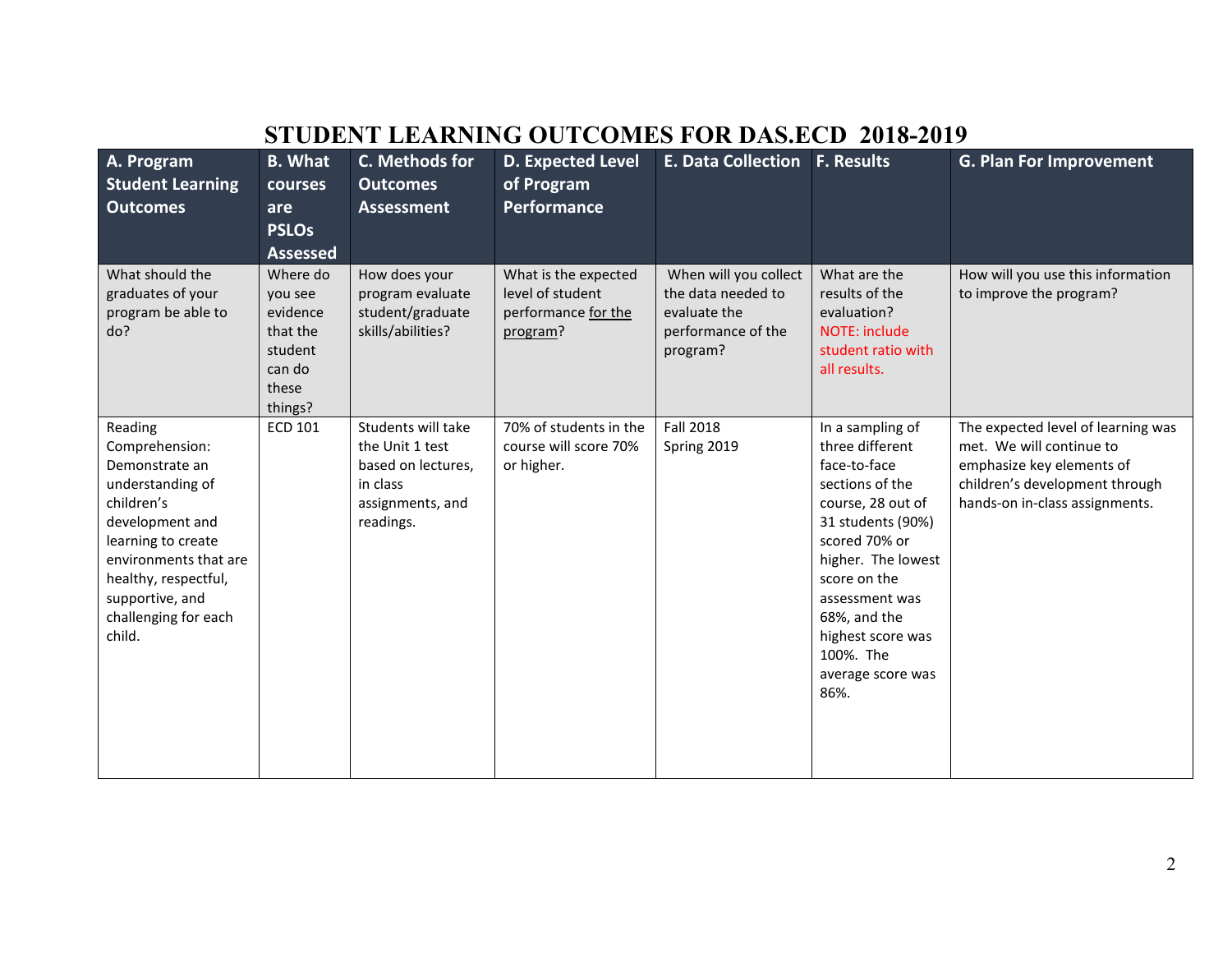| A. Program<br><b>Student Learning</b><br><b>Outcomes</b>                                                                                                                                                                     | <b>B.</b> What<br>courses<br>are<br><b>PSLOs</b><br><b>Assessed</b>                  | C. Methods for<br><b>Outcomes</b><br><b>Assessment</b>                                                                                                            | <b>D. Expected Level</b><br>of Program<br><b>Performance</b>                | <b>E. Data Collection F. Results</b>                                                          |                                                                                                                                                                                                                                                  | <b>G. Plan For Improvement</b>                                                                                                                                                                                                                                                                                                                                                                                                                                                                                  |
|------------------------------------------------------------------------------------------------------------------------------------------------------------------------------------------------------------------------------|--------------------------------------------------------------------------------------|-------------------------------------------------------------------------------------------------------------------------------------------------------------------|-----------------------------------------------------------------------------|-----------------------------------------------------------------------------------------------|--------------------------------------------------------------------------------------------------------------------------------------------------------------------------------------------------------------------------------------------------|-----------------------------------------------------------------------------------------------------------------------------------------------------------------------------------------------------------------------------------------------------------------------------------------------------------------------------------------------------------------------------------------------------------------------------------------------------------------------------------------------------------------|
| What should the<br>graduates of your<br>program be able to<br>do?                                                                                                                                                            | Where do<br>you see<br>evidence<br>that the<br>student<br>can do<br>these<br>things? | How does your<br>program evaluate<br>student/graduate<br>skills/abilities?                                                                                        | What is the expected<br>level of student<br>performance for the<br>program? | When will you collect<br>the data needed to<br>evaluate the<br>performance of the<br>program? | What are the<br>results of the<br>evaluation?<br><b>NOTE: include</b><br>student ratio with<br>all results.                                                                                                                                      | How will you use this information<br>to improve the program?                                                                                                                                                                                                                                                                                                                                                                                                                                                    |
| Reading<br>Comprehension:<br>Demonstrate an<br>understanding of<br>children's<br>development and<br>learning to create<br>environments that are<br>healthy, respectful,<br>supportive, and<br>challenging for each<br>child. | <b>ECD 135</b>                                                                       | Students will create<br>a weekly (5 days)<br>menu for young<br>children based on<br>an assigned calorie<br>count as well as<br><b>USDA and DSS</b><br>guidelines. | 70% of students in the<br>course will score 70%<br>or higher.               | <b>Fall 2018</b>                                                                              | In a sampling of<br>two face-to-face<br>sections of the<br>course, 13 out of<br>20 students (65%)<br>scored 70% or<br>higher. The lowest<br>score on the<br>assessment was<br>40%, and the<br>highest was 100%.<br>The average score<br>was 78%. | The expected level of learning was<br>not met. The majority of the<br>students who did not score 70% or<br>higher were enrolled in the<br>Certificate of Applied Science with<br>a major in Early Childhood<br>Development. There is currently<br>not a minimum mathematics<br>admission test score required as a<br>program entrance requirement.<br>Changing the program entrance<br>requirement would insure students<br>have the mathematical skills<br>needed to successfully complete<br>this assessment. |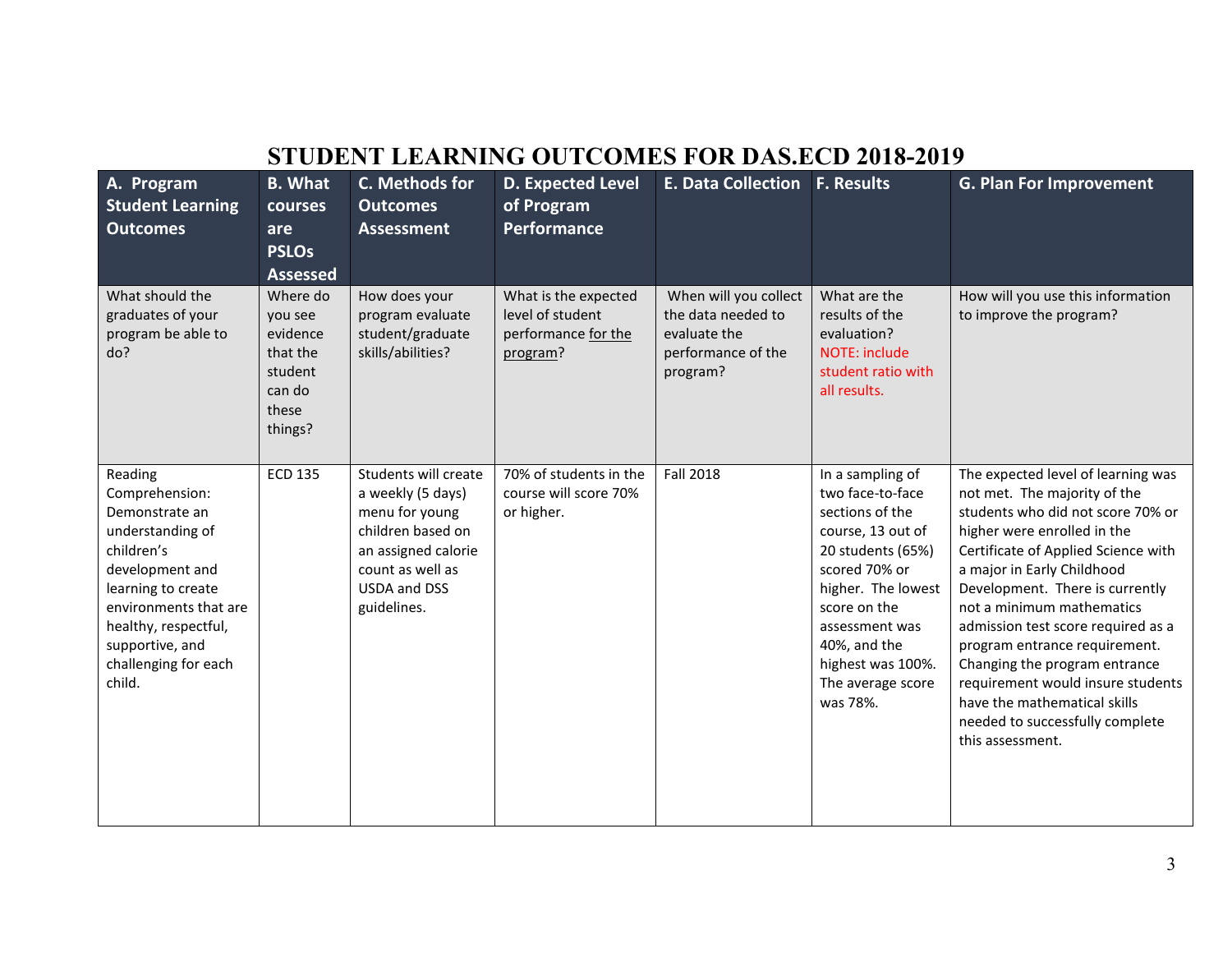|                                                                                                                                                                                                                                 | STUDENT LEARNING OUTCOMES FOR DAS.ECD 2018-2019                                   |                                                                                                                                                                                    |                                                                             |                                                                                               |                                                                                                                                                    |                                                                                                                                                                                                                                                                                                                                                                                                                       |  |  |
|---------------------------------------------------------------------------------------------------------------------------------------------------------------------------------------------------------------------------------|-----------------------------------------------------------------------------------|------------------------------------------------------------------------------------------------------------------------------------------------------------------------------------|-----------------------------------------------------------------------------|-----------------------------------------------------------------------------------------------|----------------------------------------------------------------------------------------------------------------------------------------------------|-----------------------------------------------------------------------------------------------------------------------------------------------------------------------------------------------------------------------------------------------------------------------------------------------------------------------------------------------------------------------------------------------------------------------|--|--|
| A. Program<br><b>Student Learning</b><br><b>Outcomes</b>                                                                                                                                                                        | <b>B.</b> What<br><b>courses</b><br>are PSLOs<br><b>Assessed</b>                  | C. Methods for<br><b>Outcomes</b><br><b>Assessment</b>                                                                                                                             | <b>D. Expected Level</b><br>of Program<br><b>Performance</b>                | <b>E. Data Collection F. Results</b>                                                          |                                                                                                                                                    | <b>G. Plan For Improvement</b>                                                                                                                                                                                                                                                                                                                                                                                        |  |  |
| What should the<br>graduates of your<br>program be able to<br>do?                                                                                                                                                               | Where do<br>you see<br>evidence<br>that the<br>student can<br>do these<br>things? | How does your<br>program evaluate<br>student/graduate<br>skills/abilities?                                                                                                         | What is the expected<br>level of student<br>performance for the<br>program? | When will you<br>collect the data<br>needed to evaluate<br>the performance of<br>the program? | What are the<br>results of the<br>evaluation?<br>NOTE: include<br>student ratio with<br>all results.                                               | How will you use this information<br>to improve the program                                                                                                                                                                                                                                                                                                                                                           |  |  |
| Reading<br>Comprehension:<br>Demonstrate an<br>understanding of<br>children's<br>development and<br>learning to create<br>environments that<br>are healthy,<br>respectful,<br>supportive, and<br>challenging for each<br>child. | <b>ECD 203</b>                                                                    | Students will<br>complete four<br>separate<br>observations of<br>young children and<br>document how the<br>observation reflects<br>age-appropriate<br>development and<br>behavior. | 70% of the students<br>will receive 70% or<br>higher.                       | Spring 2019                                                                                   | 10 out of 13 (77%)<br>scored 70% or<br>higher. The lowest<br>score was 25%,<br>and the highest<br>score was 100%.<br>The average score<br>was 83%. | The expected level of learning was<br>met. We will continue to engage<br>students in developmentally<br>appropriate hands-on learning<br>activities.<br>Each student will be given the<br>opportunity to submit his or her<br>observations early. If a student<br>chooses to do so, the instructor<br>will provide feedback, and the<br>student will be able to make any<br>necessary changes before the due<br>date. |  |  |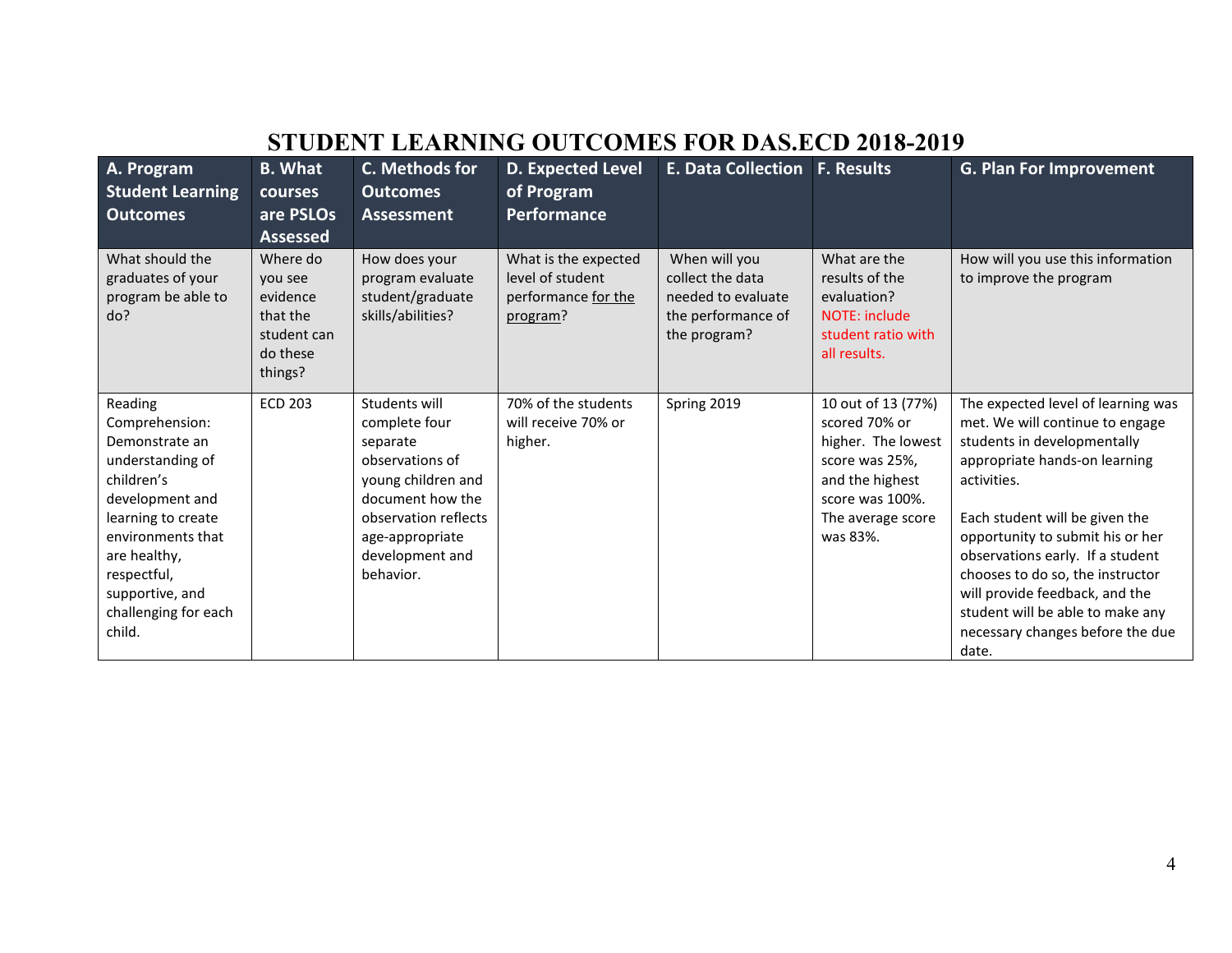| A. Program<br><b>Student Learning</b><br><b>Outcomes</b>                                                                                                                                                    | <b>B.</b> What<br>courses<br>are PSLOs<br><b>Assessed</b>                         | C. Methods for<br><b>Outcomes</b><br>Assessment                                                                   | <b>D. Expected Level</b><br>of Program<br><b>Performance</b>                | <b>E. Data Collection</b>                                                                     | <b>F. Results</b>                                                                                                                                 | <b>G. Plan For Improvement</b>                                                                                                                                                                                                                                                                                                                                                                                                           |
|-------------------------------------------------------------------------------------------------------------------------------------------------------------------------------------------------------------|-----------------------------------------------------------------------------------|-------------------------------------------------------------------------------------------------------------------|-----------------------------------------------------------------------------|-----------------------------------------------------------------------------------------------|---------------------------------------------------------------------------------------------------------------------------------------------------|------------------------------------------------------------------------------------------------------------------------------------------------------------------------------------------------------------------------------------------------------------------------------------------------------------------------------------------------------------------------------------------------------------------------------------------|
| What should the<br>graduates of your<br>program be able to<br>do?                                                                                                                                           | Where do<br>you see<br>evidence<br>that the<br>student can<br>do these<br>things? | How does your<br>program evaluate<br>student/graduate<br>skills/abilities?                                        | What is the expected<br>level of student<br>performance for the<br>program? | When will you<br>collect the data<br>needed to evaluate<br>the performance of<br>the program? | What are the<br>results of the<br>evaluation?<br><b>NOTE: include</b><br>student ratio with<br>all results.                                       | How will you use this information<br>to improve the program                                                                                                                                                                                                                                                                                                                                                                              |
| Oral Communication:<br>Design, implement,<br>and evaluate<br>experiences that<br>promote positive<br>development and<br>learning for each and<br>every young child in<br>different academic<br>disciplines. | <b>ECD 131</b>                                                                    | Students will create<br>a language arts<br>game which is<br>developmentally<br>appropriate for<br>young children. | 70% of the students<br>will receive 70% or<br>higher.                       | Fall 2019                                                                                     | 17 out of 18 (94%)<br>scored 70% or<br>higher. The lowest<br>score was 33% and<br>the highest score<br>was 100%. The<br>average score was<br>90%. | The expected level of learning was<br>met. We will continue to engage<br>students in developmentally<br>appropriate hands-on learning<br>activities. In addition, each<br>student will be given the<br>opportunity to submit his or her<br>language arts game early. If a<br>student chooses to do so, the<br>instructor will provide feedback,<br>and the student will be able to<br>make any necessary changes<br>before the due date. |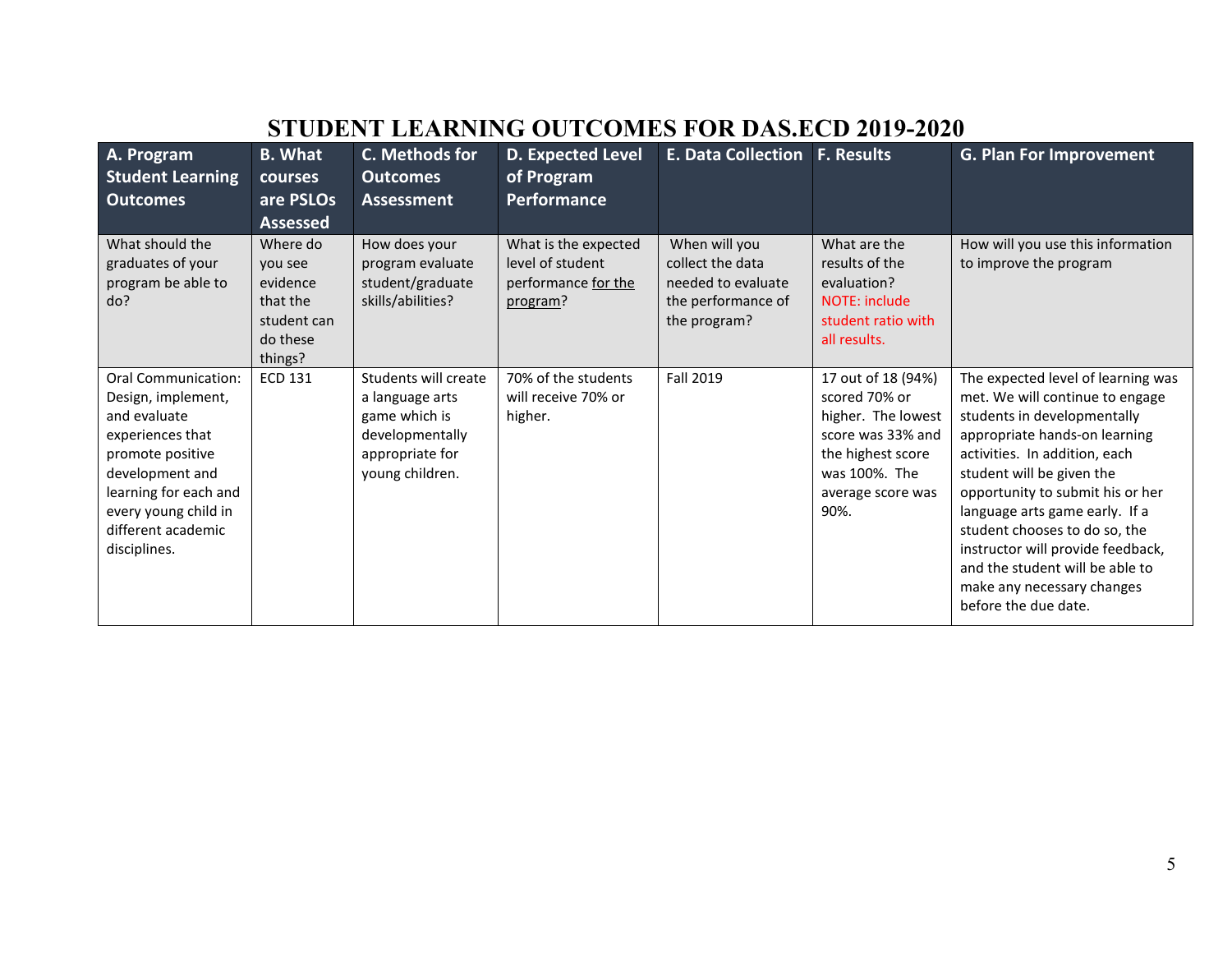| A. Program<br><b>Student Learning</b><br><b>Outcomes</b>                                                                                                                                                    | <b>B.</b> What<br>courses<br>are PSLOs<br><b>Assessed</b>                         | C. Methods for<br><b>Outcomes</b><br>Assessment                                  | <b>D. Expected Level</b><br>of Program<br><b>Performance</b>                | <b>E. Data Collection</b>                                                                     | <b>F. Results</b>                                                                                                                                     | <b>G. Plan For Improvement</b>                                                                                                                                                                                                                                                                                                                                                                                                           |
|-------------------------------------------------------------------------------------------------------------------------------------------------------------------------------------------------------------|-----------------------------------------------------------------------------------|----------------------------------------------------------------------------------|-----------------------------------------------------------------------------|-----------------------------------------------------------------------------------------------|-------------------------------------------------------------------------------------------------------------------------------------------------------|------------------------------------------------------------------------------------------------------------------------------------------------------------------------------------------------------------------------------------------------------------------------------------------------------------------------------------------------------------------------------------------------------------------------------------------|
| What should the<br>graduates of your<br>program be able to<br>do?                                                                                                                                           | Where do<br>you see<br>evidence<br>that the<br>student can<br>do these<br>things? | How does your<br>program evaluate<br>student/graduate<br>skills/abilities?       | What is the expected<br>level of student<br>performance for the<br>program? | When will you<br>collect the data<br>needed to evaluate<br>the performance of<br>the program? | What are the<br>results of the<br>evaluation?<br>NOTE: include<br>student ratio with<br>all results.                                                  | How will you use this information<br>to improve the program                                                                                                                                                                                                                                                                                                                                                                              |
| Oral Communication:<br>Design, implement,<br>and evaluate<br>experiences that<br>promote positive<br>development and<br>learning for each and<br>every young child in<br>different academic<br>disciplines. | <b>ECD 133</b>                                                                    | Students will plan<br>and implement a<br>science experiment<br>with their peers. | 70% of the students<br>will receive 70% or<br>higher.                       | Fall 2019                                                                                     | 13 out of 13<br>(100%) scored 70%<br>or higher. The<br>lowest score was<br>87% and the<br>highest score was<br>100%. The<br>average score was<br>96%. | The expected level of learning was<br>met. We will continue to engage<br>students in developmentally<br>appropriate hands-on learning<br>activities. In addition, each<br>student will be given the<br>opportunity to submit his or her<br>science experiment early. If a<br>student chooses to do so, the<br>instructor will provide feedback,<br>and the student will be able to<br>make any necessary changes<br>before the due date. |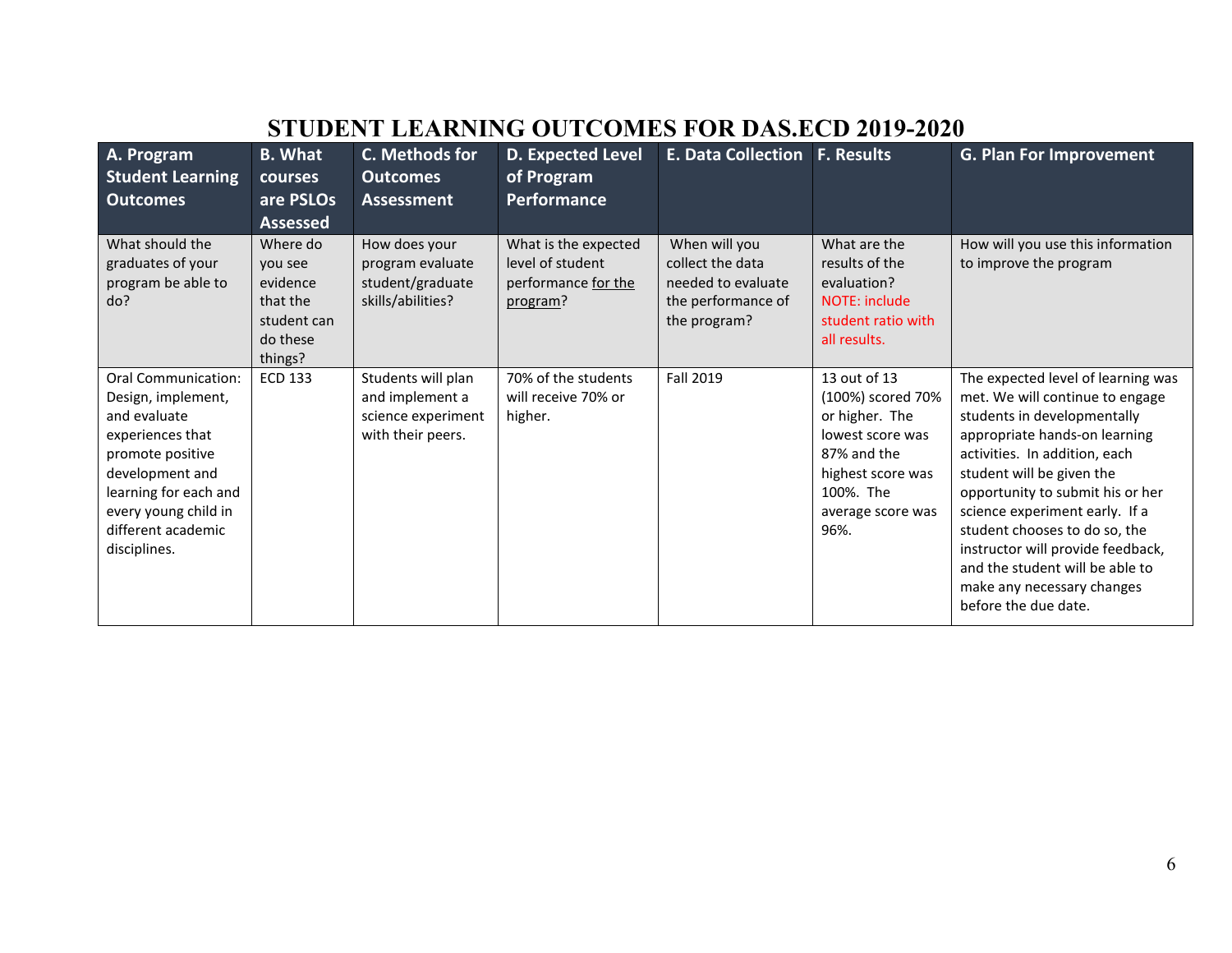| A. Program<br><b>Student Learning</b><br><b>Outcomes</b>                                                                                                                                                    | <b>B. What</b><br><b>courses</b><br>are PSLOs                                                        | C. Methods for<br><b>Outcomes</b><br><b>Assessment</b>                                                                                            | <b>D. Expected Level</b><br>of Program<br>Performance                       | <b>E. Data Collection</b>                                                                     | <b>F. Results</b>                                                                                                                                    | <b>G. Plan For Improvement</b>                                                                                                                                                                                                                                                                                                                                                                                                       |
|-------------------------------------------------------------------------------------------------------------------------------------------------------------------------------------------------------------|------------------------------------------------------------------------------------------------------|---------------------------------------------------------------------------------------------------------------------------------------------------|-----------------------------------------------------------------------------|-----------------------------------------------------------------------------------------------|------------------------------------------------------------------------------------------------------------------------------------------------------|--------------------------------------------------------------------------------------------------------------------------------------------------------------------------------------------------------------------------------------------------------------------------------------------------------------------------------------------------------------------------------------------------------------------------------------|
| What should the<br>graduates of your<br>program be able to<br>do?                                                                                                                                           | <b>Assessed</b><br>Where do<br>you see<br>evidence<br>that the<br>student can<br>do these<br>things? | How does your<br>program evaluate<br>student/graduate<br>skills/abilities?                                                                        | What is the expected<br>level of student<br>performance for the<br>program? | When will you<br>collect the data<br>needed to evaluate<br>the performance of<br>the program? | What are the<br>results of the<br>evaluation?<br><b>NOTE: include</b><br>student ratio with<br>all results.                                          | How will you use this information<br>to improve the program                                                                                                                                                                                                                                                                                                                                                                          |
| Oral Communication:<br>Design, implement,<br>and evaluate<br>experiences that<br>promote positive<br>development and<br>learning for each and<br>every young child in<br>different academic<br>disciplines. | <b>ECD 132</b>                                                                                       | Students will plan<br>four creative lesson<br>plans for young<br>children. Two of<br>the lesson plans will<br>be implemented<br>with their peers. | 70% of the students<br>will receive 70% or<br>higher.                       | Spring 2020                                                                                   | 16 out of 17 (94%)<br>scored a 70% or<br>higher. The lowest<br>score was 50%,<br>and the highest<br>score was 100%.<br>The average score<br>was 90%. | The expected level of learning was<br>met. We will continue to engage<br>students in developmentally<br>appropriate hands-on learning<br>activities. In addition, students will<br>be given the opportunity to submit<br>his or her creative lesson plans<br>early. If a student chooses to do<br>so, the instructor will provide<br>feedback, and the student will be<br>able to make any necessary<br>changes before the due date. |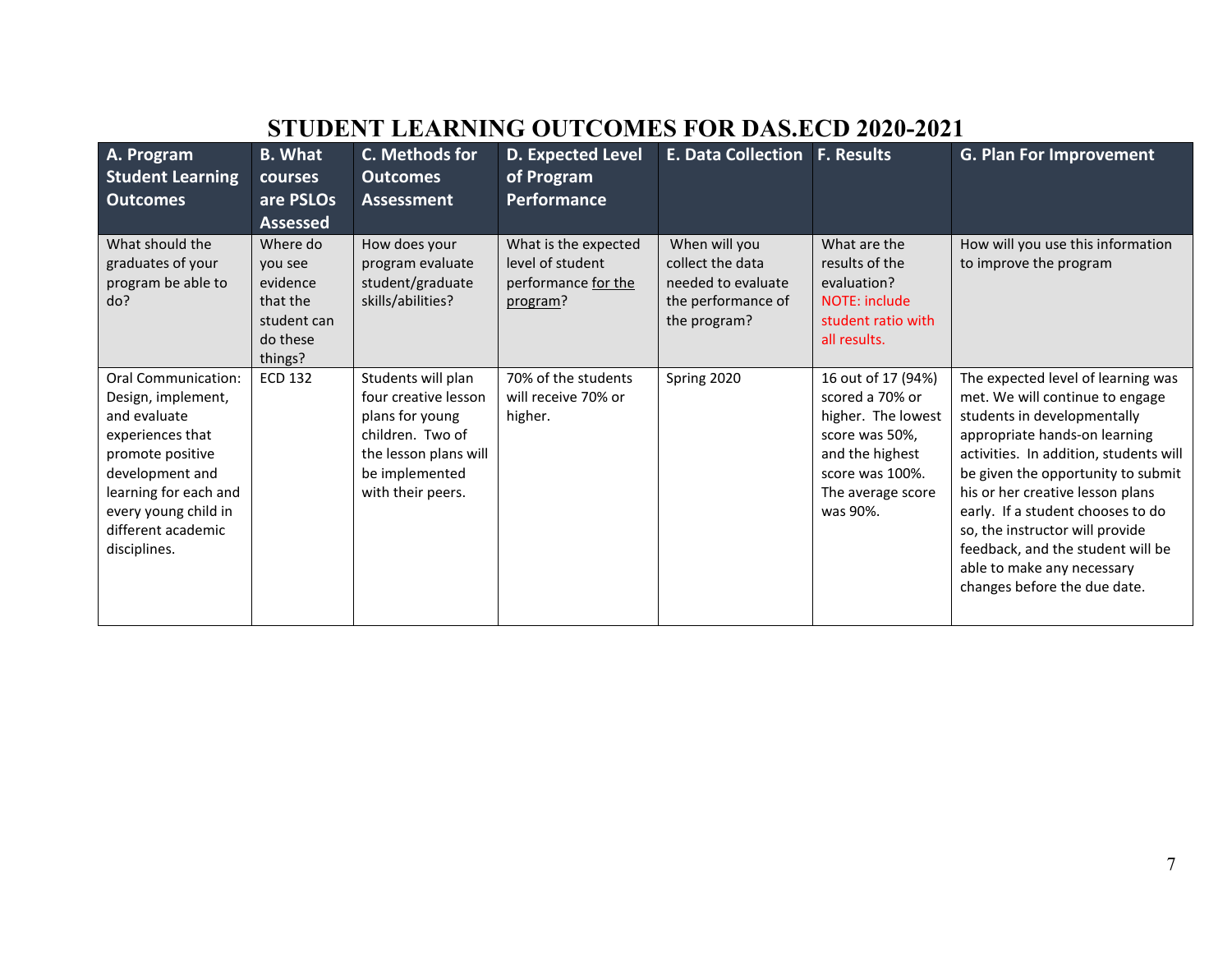| A. Program<br><b>Student Learning</b><br><b>Outcomes</b>                                                                                                                      | <b>B.</b> What<br>courses<br>are PSLOs<br><b>Assessed</b>                         | C. Methods for<br><b>Outcomes</b><br>Assessment                                                                                                                                                        | <b>D. Expected Level</b><br>of Program<br><b>Performance</b>                | E. Data Collection   F. Results                                                               |                                                                                                                                                                                                                                                                                                           | <b>G. Plan For Improvement</b>                                                                                                                                                                                                                                                                                                                                                                                                                                                       |
|-------------------------------------------------------------------------------------------------------------------------------------------------------------------------------|-----------------------------------------------------------------------------------|--------------------------------------------------------------------------------------------------------------------------------------------------------------------------------------------------------|-----------------------------------------------------------------------------|-----------------------------------------------------------------------------------------------|-----------------------------------------------------------------------------------------------------------------------------------------------------------------------------------------------------------------------------------------------------------------------------------------------------------|--------------------------------------------------------------------------------------------------------------------------------------------------------------------------------------------------------------------------------------------------------------------------------------------------------------------------------------------------------------------------------------------------------------------------------------------------------------------------------------|
| What should the<br>graduates of your<br>program be able to<br>do?                                                                                                             | Where do<br>you see<br>evidence<br>that the<br>student can<br>do these<br>things? | How does your<br>program evaluate<br>student/graduate<br>skills/abilities?                                                                                                                             | What is the expected<br>level of student<br>performance for the<br>program? | When will you<br>collect the data<br>needed to evaluate<br>the performance of<br>the program? | What are the<br>results of the<br>evaluation?<br><b>NOTE: include</b><br>student ratio with<br>all results.                                                                                                                                                                                               | How will you use this information<br>to improve the program                                                                                                                                                                                                                                                                                                                                                                                                                          |
| Information Literacy:<br>Identify observation,<br>documentation, and<br>other forms of<br>assessment as<br>central to the<br>practice of early<br>childhood<br>professionals. | <b>ECD 102</b>                                                                    | Students will<br>interview two<br>parents of different<br>ethnic or cultural<br>backgrounds who<br>have children<br>between the ages<br>of birth and 4 years<br>concerning child<br>rearing practices. | 70% of the students<br>will receive 70% or<br>higher.                       | <b>Fall 2020</b><br>Spring 2021                                                               | 8 out of 10 (80%)<br>scored a 70% or<br>higher. The lowest<br>score was 50%,<br>and the highest<br>score was 100%.<br>The average score<br>was 90%.<br>8 of the 11 (73%)<br>scored a 70% or<br>higher. The lowest<br>score was 50% and<br>the highest score<br>was 100%. The<br>average score was<br>86%. | The expected level of learning was<br>met. We will continue to engage<br>students in using various methods<br>of documentation to gather<br>developmentally appropriate<br>information about children and<br>families. Also, students will be<br>given the opportunity to submit his<br>or her interviews early. If a<br>student chooses to do so, the<br>instructor will provide feedback,<br>and the student will be able to<br>make any necessary changes<br>before the due date. |
|                                                                                                                                                                               |                                                                                   |                                                                                                                                                                                                        |                                                                             | Spring 2021 (Dual<br>Enrollment)                                                              | 3 of the 3 (100%)<br>scored 100%.                                                                                                                                                                                                                                                                         |                                                                                                                                                                                                                                                                                                                                                                                                                                                                                      |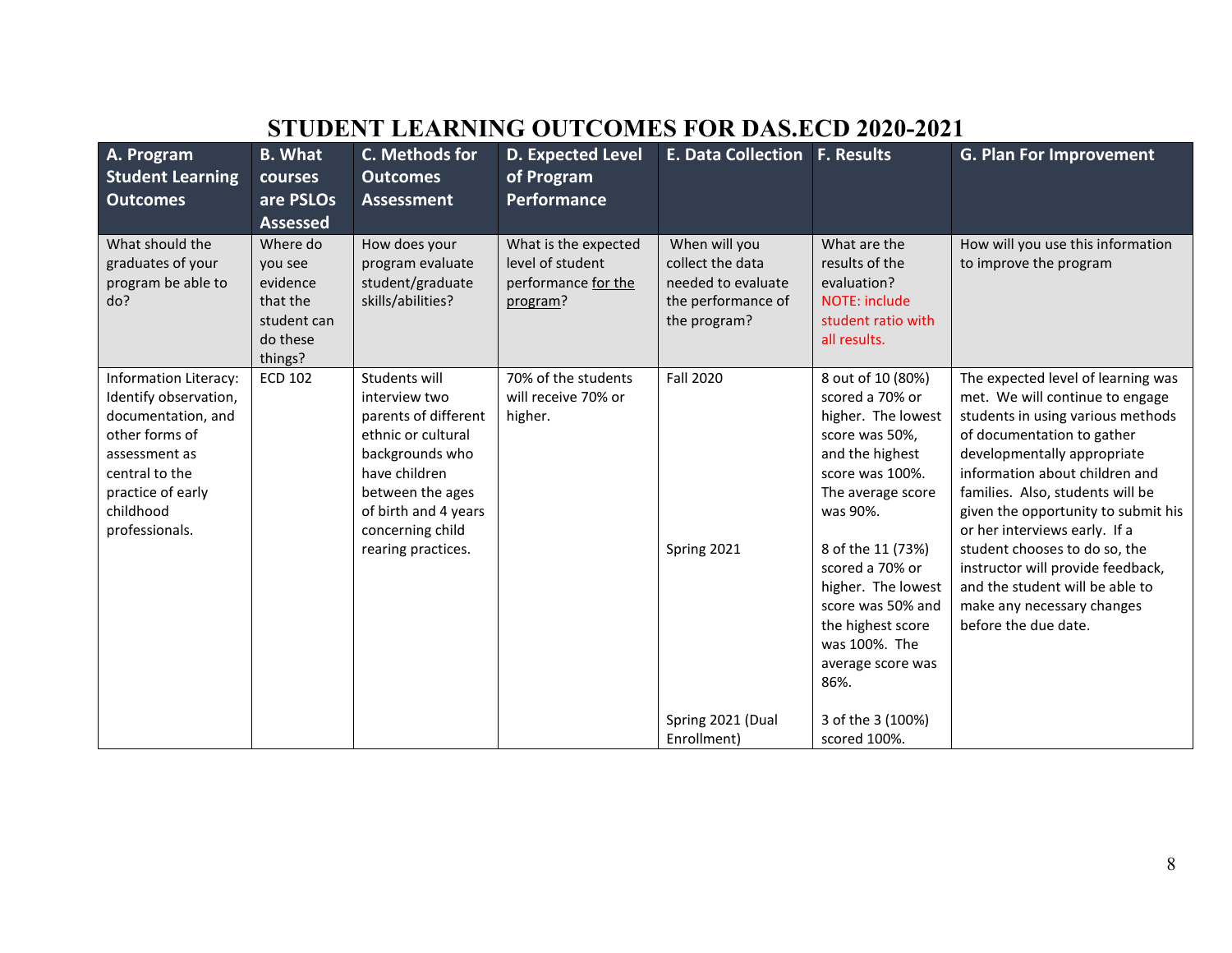| A. Program<br><b>Student Learning</b>                                                                                                                                                | <b>B.</b> What<br>courses                                                         | C. Methods for<br><b>Outcomes</b>                                                                                                  | <b>D. Expected Level</b><br>of Program                                      | <b>E. Data Collection F. Results</b>                                                          |                                                                                                                                                                                                                                                                                                         | <b>G. Plan For Improvement</b>                                                                                                                                                                                                                                                                                                         |
|--------------------------------------------------------------------------------------------------------------------------------------------------------------------------------------|-----------------------------------------------------------------------------------|------------------------------------------------------------------------------------------------------------------------------------|-----------------------------------------------------------------------------|-----------------------------------------------------------------------------------------------|---------------------------------------------------------------------------------------------------------------------------------------------------------------------------------------------------------------------------------------------------------------------------------------------------------|----------------------------------------------------------------------------------------------------------------------------------------------------------------------------------------------------------------------------------------------------------------------------------------------------------------------------------------|
| <b>Outcomes</b>                                                                                                                                                                      | are PSLOs<br><b>Assessed</b>                                                      | Assessment                                                                                                                         | <b>Performance</b>                                                          |                                                                                               |                                                                                                                                                                                                                                                                                                         |                                                                                                                                                                                                                                                                                                                                        |
| What should the<br>graduates of your<br>program be able to<br>do?                                                                                                                    | Where do<br>you see<br>evidence<br>that the<br>student can<br>do these<br>things? | How does your<br>program evaluate<br>student/graduate<br>skills/abilities?                                                         | What is the expected<br>level of student<br>performance for the<br>program? | When will you<br>collect the data<br>needed to evaluate<br>the performance of<br>the program? | What are the<br>results of the<br>evaluation?<br><b>NOTE: include</b><br>student ratio with<br>all results.                                                                                                                                                                                             | How will you use this information<br>to improve the program                                                                                                                                                                                                                                                                            |
| <b>Information Literacy:</b><br>Identify observation,<br>documentation, and<br>other forms of<br>assessment as<br>central to the<br>practice of early<br>childhood<br>professionals. | <b>ECD 105</b>                                                                    | Students will<br>develop a brochure<br>and presentation to<br>inform families of<br>ways to utilize<br>positive child<br>guidance. | 70% of the students<br>will receive 70% or<br>higher.                       | <b>Fall 2020</b><br>Spring 2021                                                               | 8 out of 9 (88%)<br>scored a 70% or<br>higher. The lowest<br>score was 64%,<br>and the highest<br>score was 100%.<br>The average score<br>was 94%.<br>6 out of 7 (85%)<br>scored a 70% or<br>higher. The lowest<br>score was 42% and<br>the highest score<br>was 100%. The<br>average score was<br>85%. | The expected level of learning was<br>met. We will continue to engage<br>students in using various methods<br>of documentation to gather<br>developmentally appropriate<br>information about children and<br>families. In the next cycle, the<br>benchmark is being increased to<br>75% of the students will receive<br>79% or higher. |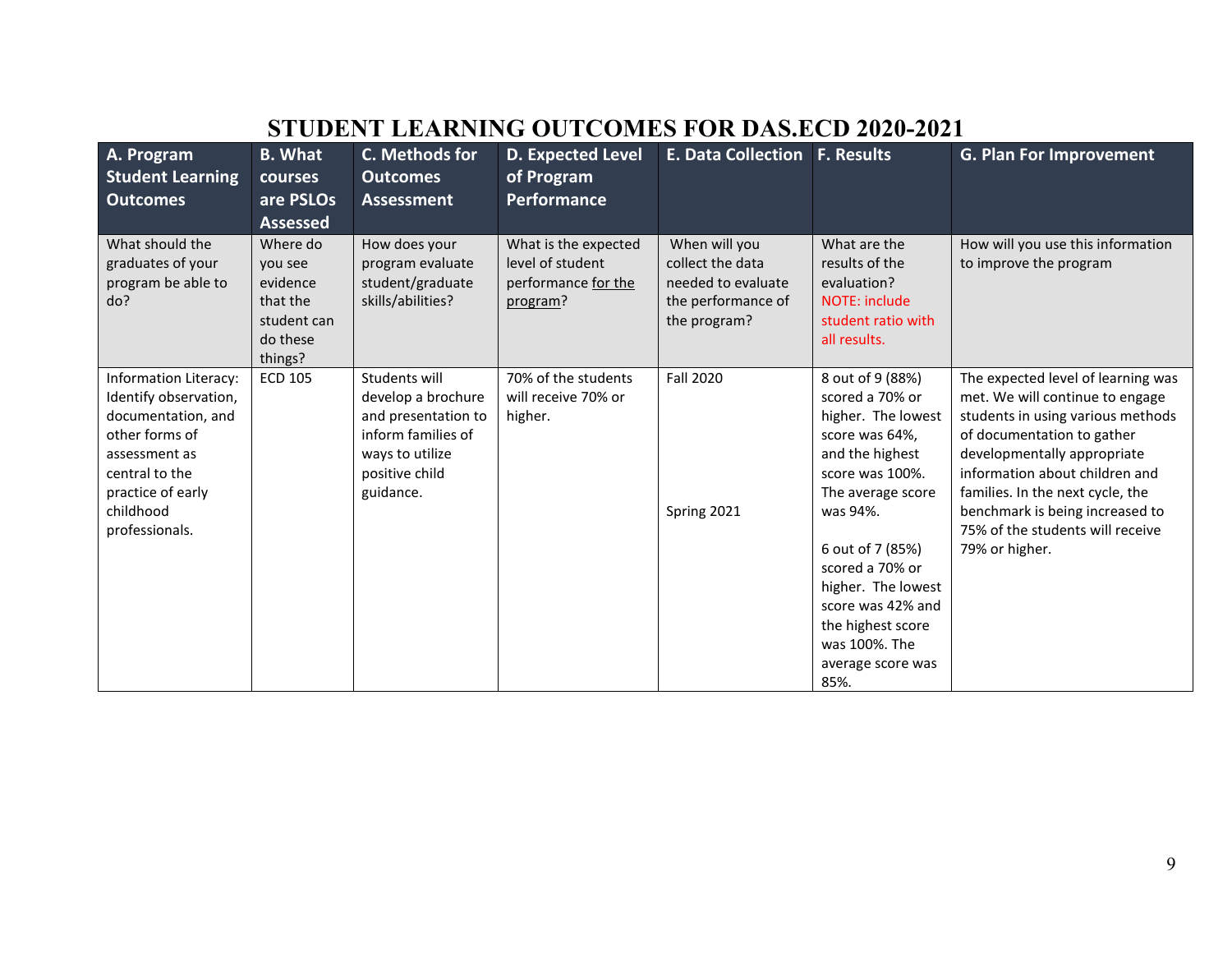| A. Program<br><b>Student Learning</b><br><b>Outcomes</b>                                                                                                                             | <b>B.</b> What<br>courses<br>are PSLOs<br><b>Assessed</b>                         | C. Methods for<br><b>Outcomes</b><br><b>Assessment</b>                                                                                                                                                                                                                       | <b>D. Expected Level</b><br>of Program<br><b>Performance</b>                | <b>E. Data Collection F. Results</b>                                                          |                                                                                                                                                                                                                                                                                                         | <b>G. Plan For Improvement</b>                                                                                                                                                                                                                                                                                                                                                                                                                                                                                                                                                      |
|--------------------------------------------------------------------------------------------------------------------------------------------------------------------------------------|-----------------------------------------------------------------------------------|------------------------------------------------------------------------------------------------------------------------------------------------------------------------------------------------------------------------------------------------------------------------------|-----------------------------------------------------------------------------|-----------------------------------------------------------------------------------------------|---------------------------------------------------------------------------------------------------------------------------------------------------------------------------------------------------------------------------------------------------------------------------------------------------------|-------------------------------------------------------------------------------------------------------------------------------------------------------------------------------------------------------------------------------------------------------------------------------------------------------------------------------------------------------------------------------------------------------------------------------------------------------------------------------------------------------------------------------------------------------------------------------------|
| What should the<br>graduates of your<br>program be able to<br>do?                                                                                                                    | Where do<br>you see<br>evidence<br>that the<br>student can<br>do these<br>things? | How does your<br>program evaluate<br>student/graduate<br>skills/abilities?                                                                                                                                                                                                   | What is the expected<br>level of student<br>performance for the<br>program? | When will you<br>collect the data<br>needed to evaluate<br>the performance of<br>the program? | What are the<br>results of the<br>evaluation?<br><b>NOTE: include</b><br>student ratio with<br>all results.                                                                                                                                                                                             | How will you use this information<br>to improve the program                                                                                                                                                                                                                                                                                                                                                                                                                                                                                                                         |
| <b>Information Literacy:</b><br>Identify observation,<br>documentation, and<br>other forms of<br>assessment as<br>central to the<br>practice of early<br>childhood<br>professionals. | <b>ECD 107</b>                                                                    | Students will locate<br>a developmentally<br>appropriate activity<br>that parents of<br>children with<br>special needs can<br>use to help their<br>children continue to<br>progress while at<br>home during<br>unexpected events<br>such as the current<br>COVID-19 pandemic | 70% of the students<br>will receive 70% or<br>higher.                       | <b>Fall 2020</b><br>Spring 2021                                                               | 4 out of 9 (44%)<br>scored a 70% or<br>higher. The lowest<br>score was 20%,<br>and the highest<br>score was 100%.<br>The average score<br>was 69%.<br>7 out of 9 (78%)<br>scored a 70% or<br>higher. The lowest<br>score was 20% and<br>the highest score<br>was 100%. The<br>average score was<br>82%. | The expected level of learning was<br>not met. We will continue to<br>engage students in using various<br>methods of documentation to<br>gather developmentally<br>appropriate information about<br>children and families.<br>In order to improve student<br>performance, the instructor<br>modified the number of activities<br>that were due each week.<br>The expected level of learning was<br>met. We will continue to engage<br>students in using various methods<br>of documentation to gather<br>developmentally appropriate<br>information about children and<br>families. |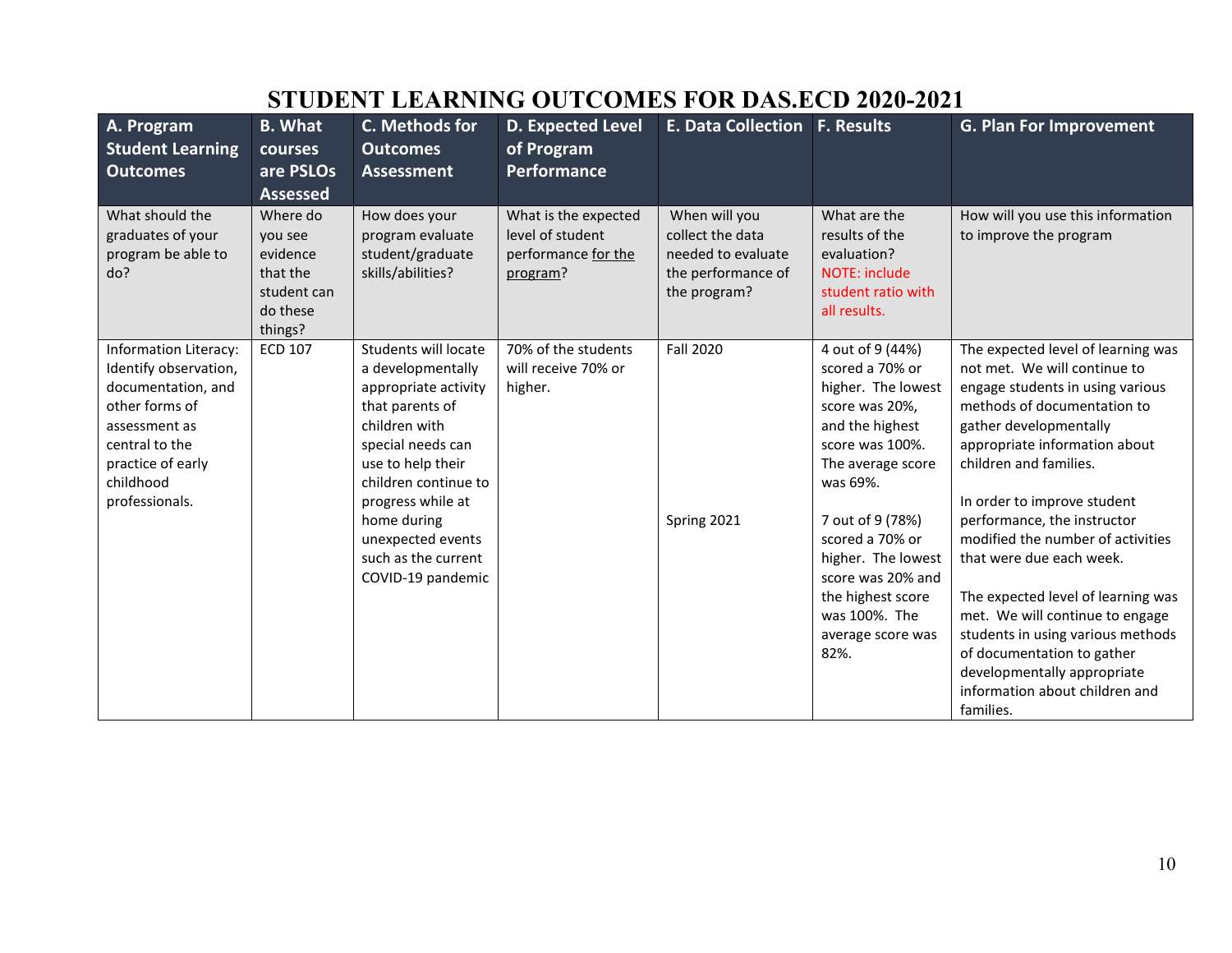| A. Program<br><b>Student Learning</b><br><b>Outcomes</b>                                                                                                                                                                                                                | <b>B.</b> What<br>courses<br>are PSLOs<br><b>Assessed</b>                         | C. Methods for<br>Outcomes<br><b>Assessment</b>                            | <b>D. Expected Level</b><br>of Program<br><b>Performance</b>                | <b>E. Data Collection</b>                                                                     | <b>F. Results</b>                                                                                                                                     | <b>G. Plan For Improvement</b>                                                                                                                                                                                                                                                                                                                                                                                                    |
|-------------------------------------------------------------------------------------------------------------------------------------------------------------------------------------------------------------------------------------------------------------------------|-----------------------------------------------------------------------------------|----------------------------------------------------------------------------|-----------------------------------------------------------------------------|-----------------------------------------------------------------------------------------------|-------------------------------------------------------------------------------------------------------------------------------------------------------|-----------------------------------------------------------------------------------------------------------------------------------------------------------------------------------------------------------------------------------------------------------------------------------------------------------------------------------------------------------------------------------------------------------------------------------|
| What should the<br>graduates of your<br>program be able to<br>do?                                                                                                                                                                                                       | Where do<br>you see<br>evidence<br>that the<br>student can<br>do these<br>things? | How does your<br>program evaluate<br>student/graduate<br>skills/abilities? | What is the expected<br>level of student<br>performance for the<br>program? | When will you<br>collect the data<br>needed to evaluate<br>the performance of<br>the program? | What are the<br>results of the<br>evaluation?<br><b>NOTE: include</b><br>student ratio with<br>all results.                                           | How will you use this information<br>to improve the program                                                                                                                                                                                                                                                                                                                                                                       |
| Written<br>Communication:<br>Utilize a wide array<br>of developmentally<br>appropriate<br>approaches,<br>instructional<br>strategies, and tools<br>to connect with<br>children and families<br>and positively<br>influence each child's<br>development and<br>learning. | <b>ECD 237</b>                                                                    | Students will create<br>a developmentally<br>appropriate<br>thematic unit. | 70% of the students<br>will receive 70% or<br>higher.                       | <b>Fall 2020</b>                                                                              | 9 out of 11 (82%)<br>scored a 70% or<br>higher. The lowest<br>score was 17.72%<br>and the highest<br>score was 100%.<br>The average score<br>was 87%. | The expected level of learning was<br>met. We will continue to engage<br>students in using instructional<br>strategies and tools to develop a<br>thematic unit.<br>Each student will be given the<br>opportunity to submit his or her<br>thematic unit early. If a student<br>chooses to do so, the instructor<br>will provide feedback, and the<br>student will be able to make any<br>necessary changes before the due<br>date. |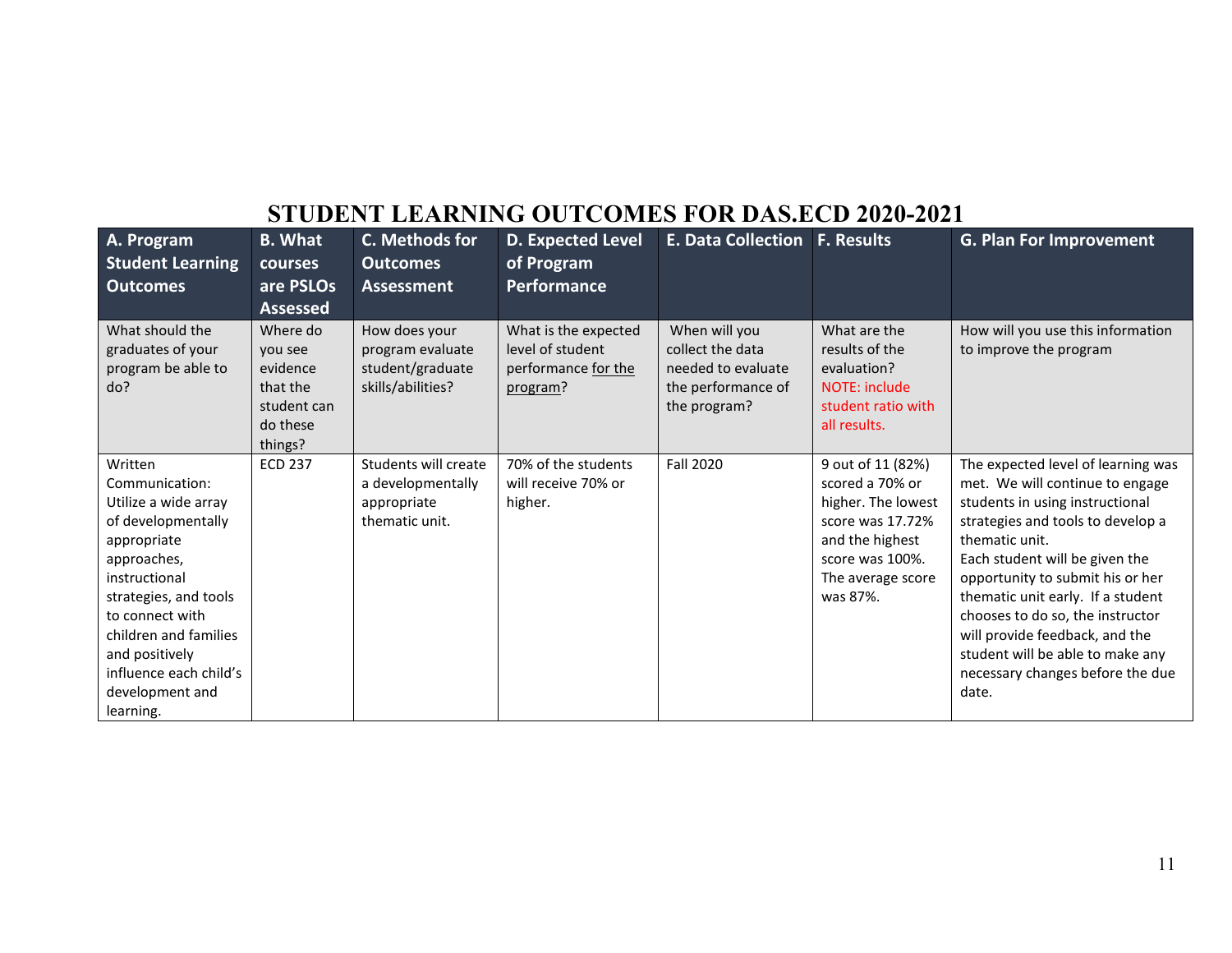| A. Program<br><b>Student Learning</b><br><b>Outcomes</b>                                                                                                           | <b>B.</b> What<br>courses<br>are PSLOs                                                               | C. Methods for<br><b>Outcomes</b><br><b>Assessment</b>                                                             | <b>D. Expected Level</b><br>of Program<br>Performance                       | E. Data Collection   F. Results                                                               |                                                                                                                                                    | <b>G. Plan For Improvement</b>                                                                                                                                                                                                                                         |
|--------------------------------------------------------------------------------------------------------------------------------------------------------------------|------------------------------------------------------------------------------------------------------|--------------------------------------------------------------------------------------------------------------------|-----------------------------------------------------------------------------|-----------------------------------------------------------------------------------------------|----------------------------------------------------------------------------------------------------------------------------------------------------|------------------------------------------------------------------------------------------------------------------------------------------------------------------------------------------------------------------------------------------------------------------------|
| What should the<br>graduates of your<br>program be able to<br>do?                                                                                                  | <b>Assessed</b><br>Where do<br>you see<br>evidence<br>that the<br>student can<br>do these<br>things? | How does your<br>program evaluate<br>student/graduate<br>skills/abilities?                                         | What is the expected<br>level of student<br>performance for the<br>program? | When will you<br>collect the data<br>needed to evaluate<br>the performance of<br>the program? | What are the<br>results of the<br>evaluation?<br>NOTE: include<br>student ratio with<br>all results.                                               | How will you use this information<br>to improve the program                                                                                                                                                                                                            |
| Written<br>Communication:<br>Utilize a wide array<br>of developmentally<br>appropriate<br>approaches,<br>instructional<br>strategies, and tools<br>to connect with | <b>ECD 243</b>                                                                                       | Students will write<br>weekly reflective<br>journals of their<br>experiences in their<br>field placement<br>sight. | 70% of the students<br>will receive 70% or<br>higher.                       | <b>Fall 2020</b>                                                                              | 5 out of 5 (100%)<br>scored a 70% or<br>higher. The lowest<br>score was 89% and<br>the highest score<br>was 100%. The<br>average score was<br>94%. | The expected level of learning was<br>met. We will continue to engage<br>students in using tools to reflect on<br>practice to connect with children.<br>In the next cycle, the benchmark<br>will be increased to 75% of the<br>students will receive 79% or<br>higher. |
| children and families<br>and positively<br>influence each child's<br>development and<br>learning.                                                                  |                                                                                                      |                                                                                                                    | 75% of the students<br>will receive 79% or<br>higher.                       | Spring 2021                                                                                   | 9 out of 9 (100%)<br>scored a 79% or<br>higher. The lowest<br>score was 76% and<br>the highest score<br>was 100%. The<br>average score was<br>95%. | The expected level of learning was<br>met. Faculty will continue to<br>engage students in using tools to<br>reflect on practice to connect with<br>children.                                                                                                           |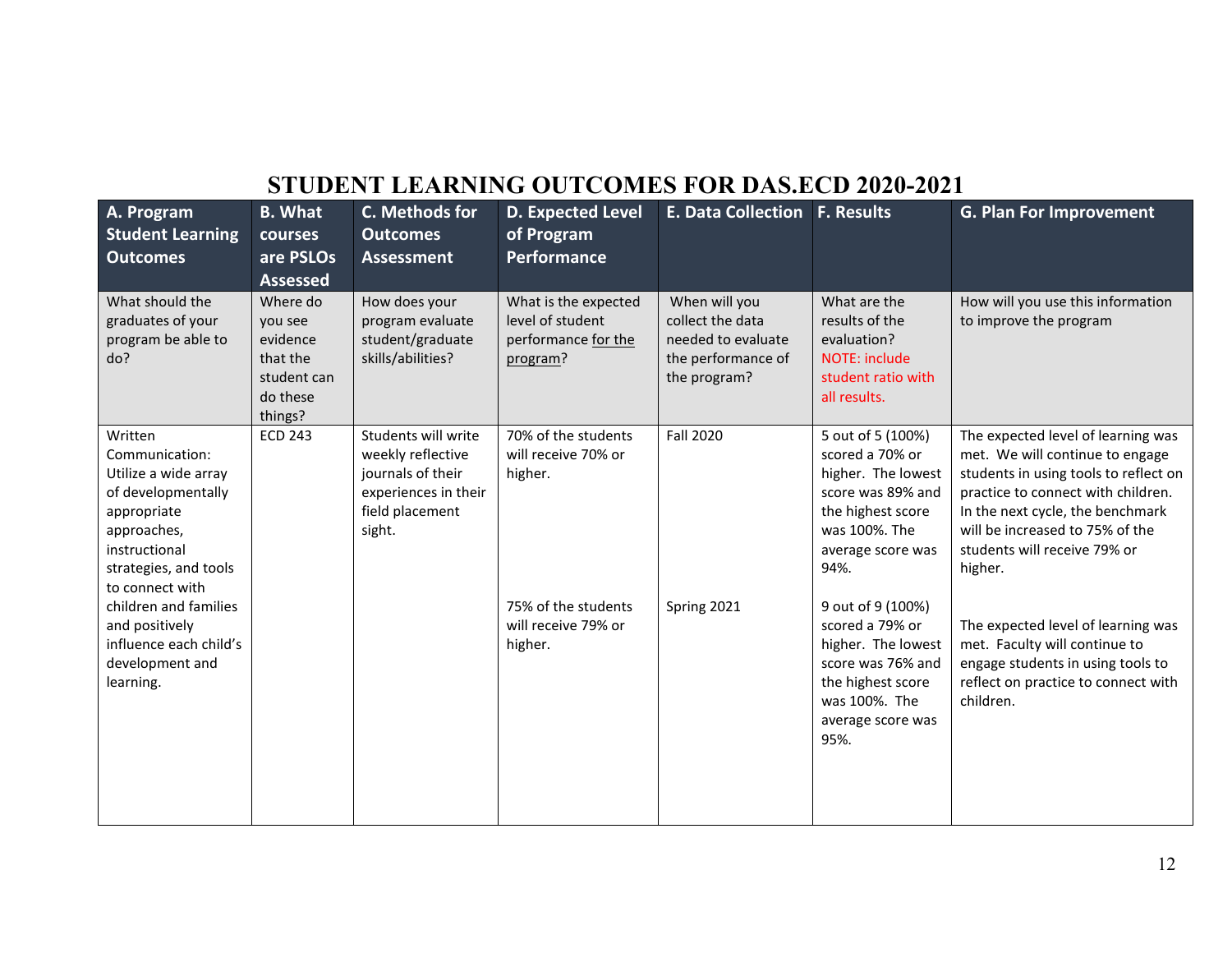#### **CONTINUOUS STUDENT IMPROVEMENT**

During the last cycle (2016-2018) the results of the evaluations for PSLO's were similar to the current cycle with students scoring 70% or higher. One significant difference in the current cycle was the evaluation for the ECD 135 assignment. The expected level of learning was not met. The majority of the students who did not score 70% or higher were enrolled in the Certificate of Applied Science with a major in Early Childhood Development. There is currently not a minimum mathematics admission test score required as a program entrance requirement. Changing the program entrance requirement would ensure students have the mathematical skills needed to successfully complete this assessment.

Although students scored 70% or higher on evaluations in the last cycle, an issue was noted with writing proficiency. Since the last cycle, students have been required to submit assignments to the writing center for feedback and revisions before submitting for a grade. All student's research papers are automatically scanned by TurnItIn, which also allows students to review feedback, and make revisions as needed before submitting for a grade. Due to these changes, writing proficiency has improved since the last cycle.

In the previous cycle, students scored a 70% or higher on the evaluation for the ECD 237 assignment. ECD 237 is a course only offered in the fall semester. During the Fall 2020 semester, due to COVID-19, the course was offered fully online for the first time. The course is designed to be very hands-on with several in-class projects to help prepare students to complete the thematic unit as the major assignment for the course. Although the instructor recorded weekly YouSeeU videos, very few students attended the sessions live, and no students watched the replays. In the event the course has to be offered completely online in the future, a decision has been made to incorporate the mandatory watching of instructional videos to insure student success.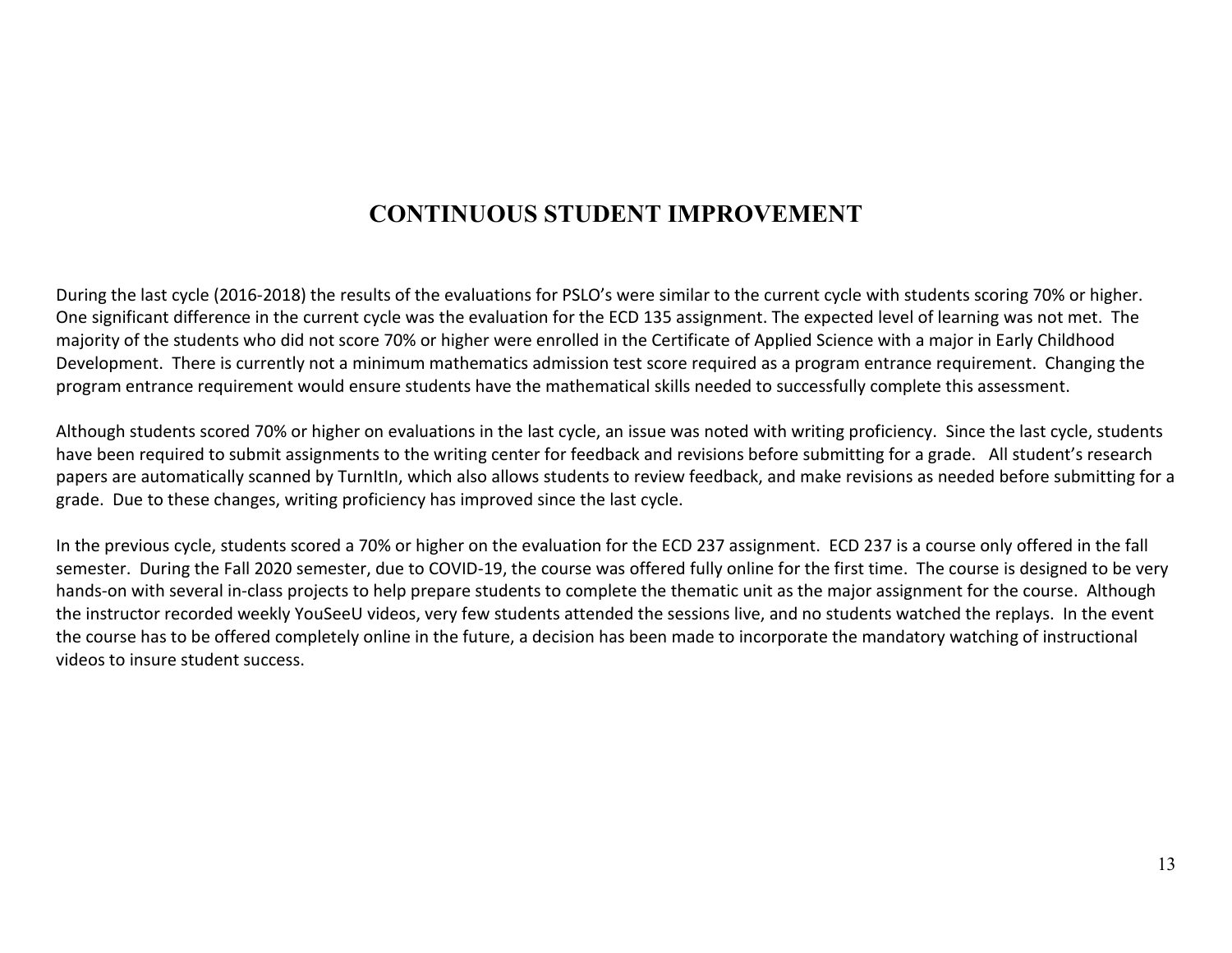#### **PROGRAM VITAL STATISCS**

| Enrollment<br><b>Program Enrollment Trends</b><br>remained                                                                                                                                                                                                                                                                                                                                                    | <b>Plans</b>                                                                                                                                                                                                                         |
|---------------------------------------------------------------------------------------------------------------------------------------------------------------------------------------------------------------------------------------------------------------------------------------------------------------------------------------------------------------------------------------------------------------|--------------------------------------------------------------------------------------------------------------------------------------------------------------------------------------------------------------------------------------|
| 70<br>consistent until<br>2019-2020<br>60<br>when the<br>AAS.ECE<br>degree was<br>50<br>first offered<br>and several<br>40<br>students<br>changed from<br>30<br>DAS.ECE to<br>AAS.ECE. This<br>20<br>was also true of<br>2020-2021.<br>10<br>$\Omega$<br>2017-2018<br>■ 2020-2021<br>2018-2019<br>2019-2020<br>2017-2018<br>2018-2019<br>2019-2020<br>2020-2021<br>Program Enrollment<br>59<br>16<br>61<br>41 | All of the<br>courses<br>required for<br>DAS.ECD are<br>also required<br>for the<br>AAS.ECE. We<br>will continue<br>to insure<br>students<br>complete the<br>DAS.ECD<br>coursework<br>before<br>attempting<br>AAS.ECE<br>coursework. |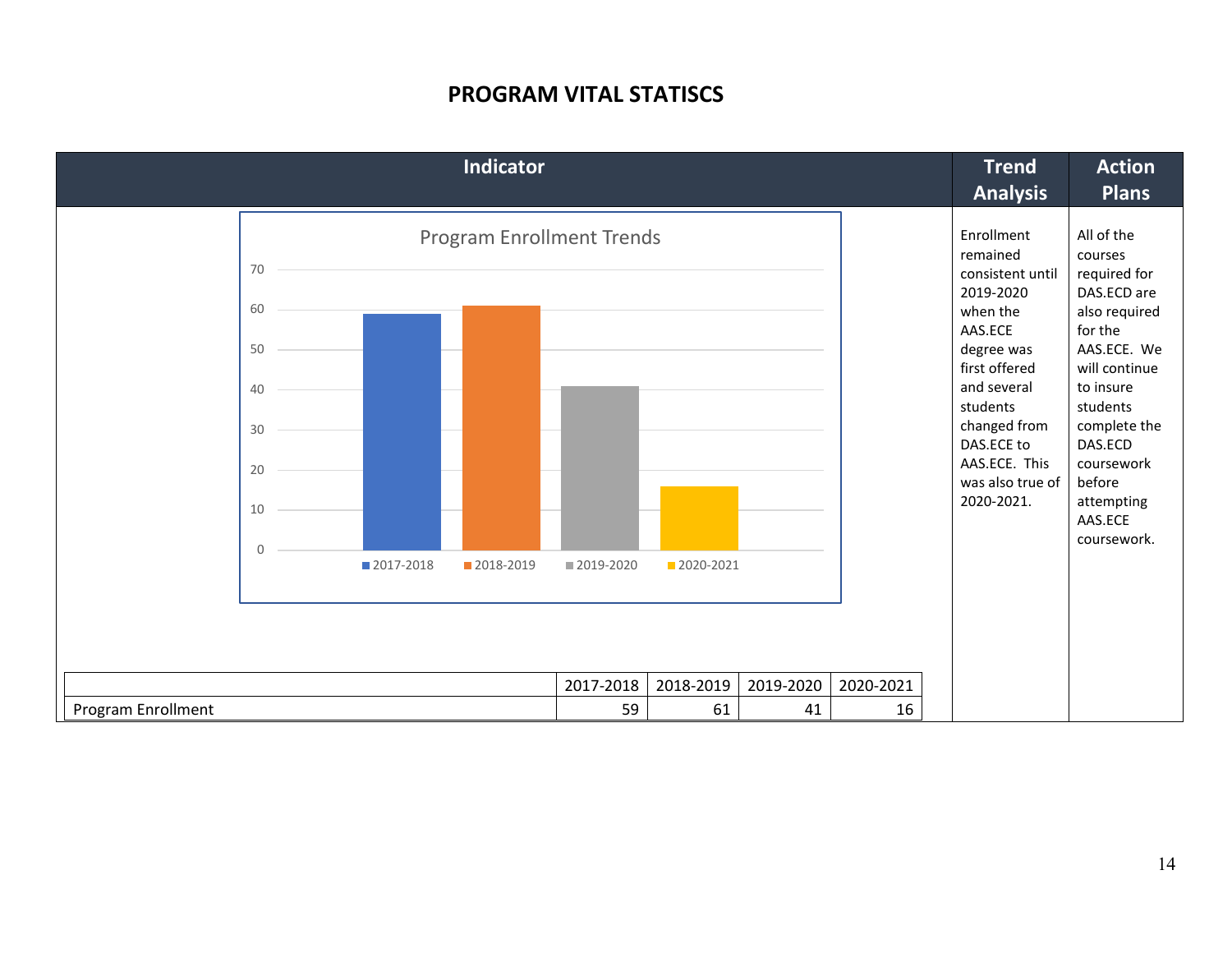| <b>Indicator</b>                                                          |             |                                         |             |           |           |           | <b>Trend</b><br><b>Analysis</b>                                                                                                                                                                                              | <b>Action</b><br><b>Plans</b>                                                                                                                                                                |
|---------------------------------------------------------------------------|-------------|-----------------------------------------|-------------|-----------|-----------|-----------|------------------------------------------------------------------------------------------------------------------------------------------------------------------------------------------------------------------------------|----------------------------------------------------------------------------------------------------------------------------------------------------------------------------------------------|
| 100%<br>90%<br>80%<br>70%<br>60%<br>50%<br>40%<br>30%<br>20%<br>10%<br>0% | ■ 2017-2018 | Fall to Spring Persistence<br>2018-2019 | ■ 2019-2020 | 2020-2021 |           |           | This has<br>remained steady<br>other than in 19-<br>20 when there<br>was a decline,<br>probably<br>associated with<br>COVID-19. We<br>lose many<br>students in the<br>program due to<br>their current life<br>circumstances. | Students will<br>continue to<br>be<br>encouraged<br>to continue<br>with the<br>program.<br>This will<br>include giving<br>students<br>extra time to<br>complete<br>assignments<br>as needed. |
|                                                                           |             |                                         | 2017-2018   | 2018-2019 | 2019-2020 | 2020-2021 |                                                                                                                                                                                                                              |                                                                                                                                                                                              |
| Fall-to-Spring Persistence                                                |             |                                         | 47%         | 58%       | 21%       | 71%       |                                                                                                                                                                                                                              |                                                                                                                                                                                              |
|                                                                           |             |                                         |             |           |           |           |                                                                                                                                                                                                                              |                                                                                                                                                                                              |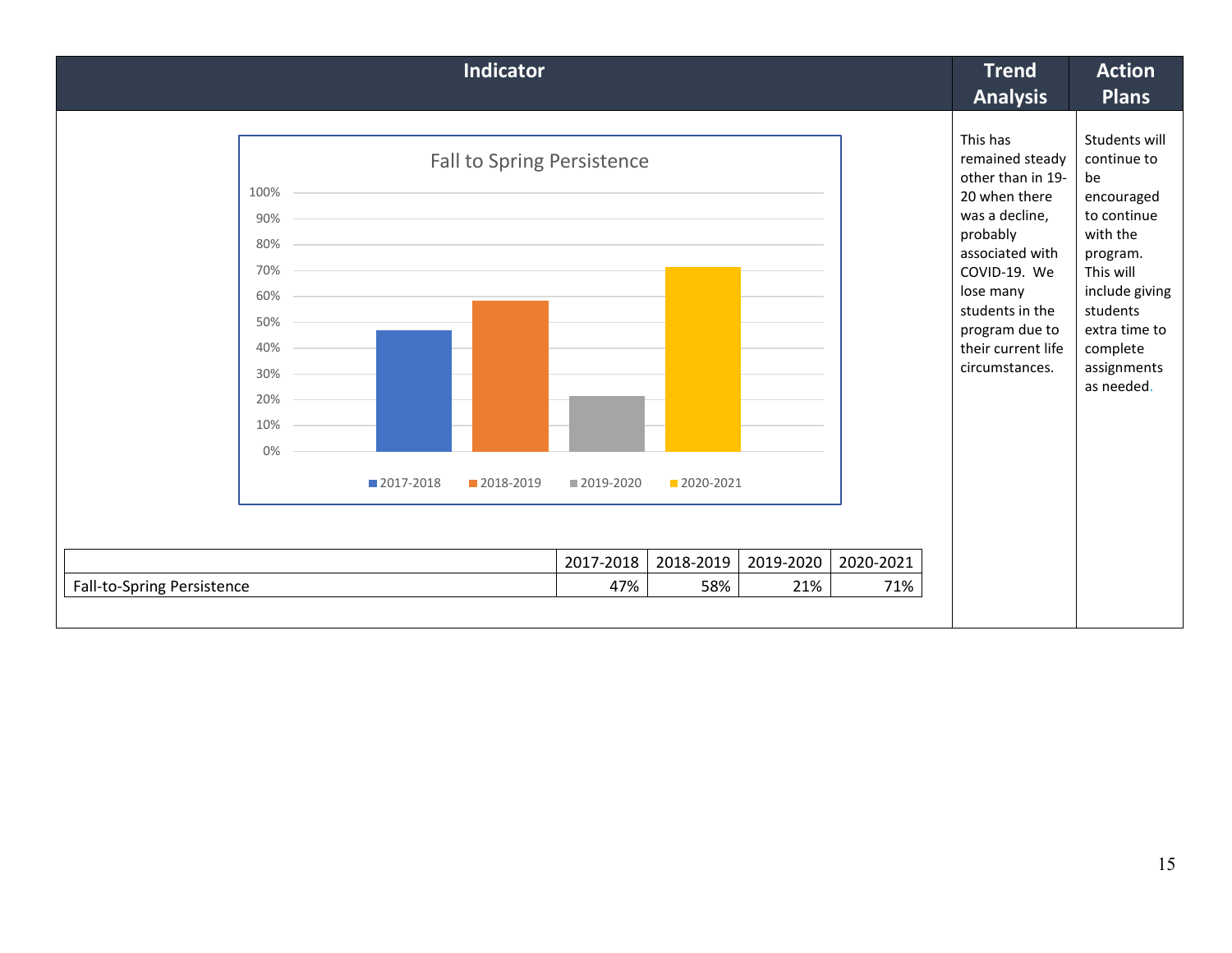